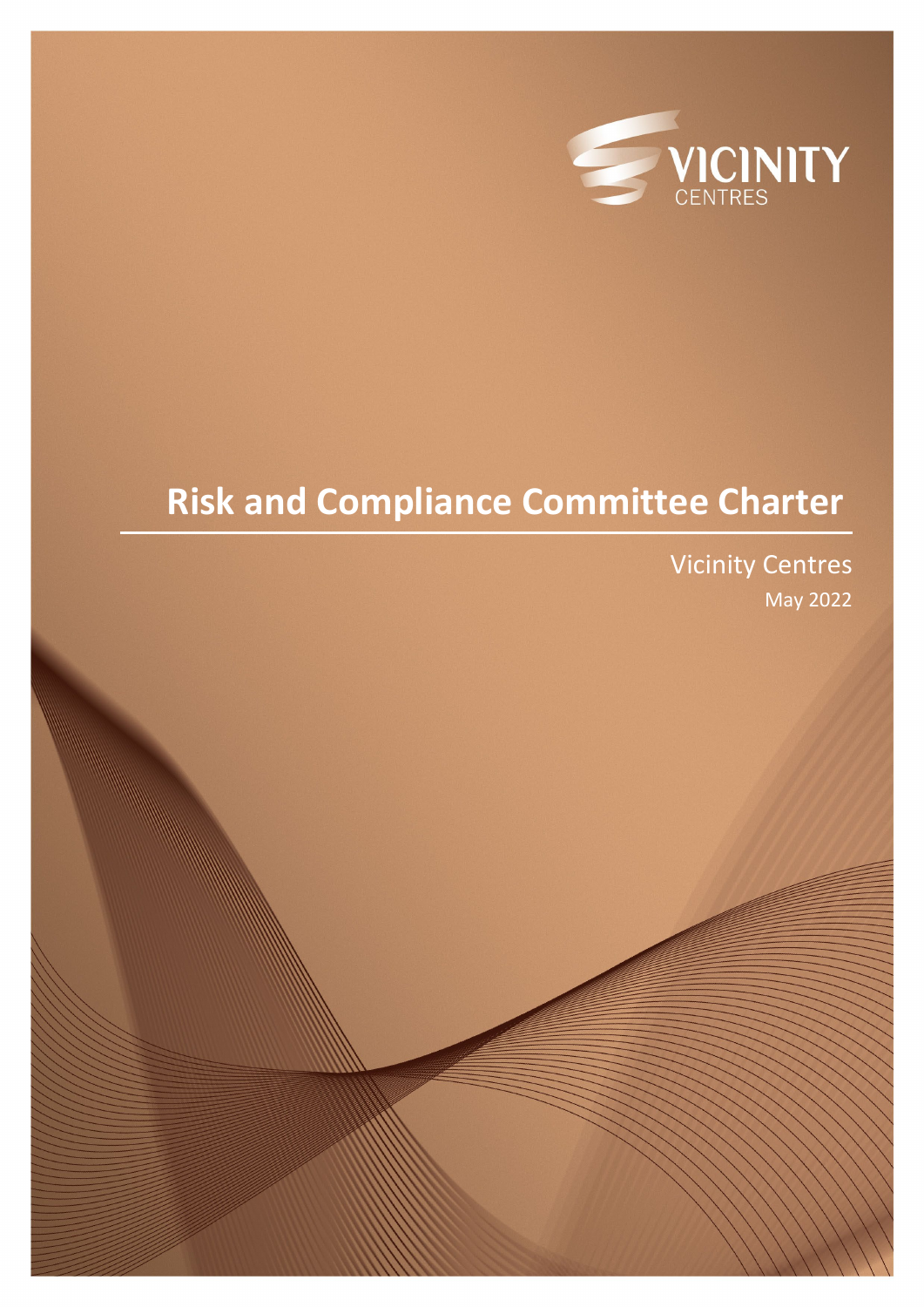# **Risk and Compliance Committee Charter**

#### **Purpose**

- 1.1 The purpose of the Committee is to assist the Board in fulfilling its corporate governance responsibilities in relation to Vicinity's risk and compliance management frameworks. The Committee will have regard to both financial and nonfinancial risk.
- 1.2 The Committee will primarily fulfil these responsibilities (and any other matters, powers or responsibilities delegated to the Committee by the Board from time to time) by carrying out the activities outlined in the Responsibilities section of this Charter.

In this Charter:

**Board** means the Boards of the Company, the Responsible Entity and VFRE

**Company** means Vicinity Limited ACN 114 757 783

**Responsible Entity** means Vicinity Centres RE Ltd ACN 149 781 322, the responsible entity of the Trust

**Trust** means Vicinity Centres Trust ARSN 104 931 928

**VFRE** means Vicinity Funds RE Ltd ACN 084 098 180, the responsible entity of the Wholesale Funds managed by Vicinity

**Vicinity** means the Company, the Trust, the Responsible Entity, VFRE and each of their respective controlled or managed entities

## **Composition**

- 2.1 The Committee will comprise at least three members, the majority of whom are independent non-executive Directors.
- 2.2 The Committee Chairman must be an independent non-executive Director who is not the Chairman of the Board.
- 2.3 The Audit Committee Chairman will be a member of the Committee to assist with the sharing of relevant information between the two Committees. At least one member of the Committee will be a member of the Remuneration and Human Resources Committee.
- 2.4 The Committee as a whole must have the necessary knowledge and sufficient understanding of Vicinity's business and industry to be able to discharge the Committee's mandate effectively.
- 2.5 Committee membership and the Committee Chairman will be determined by the Board from time to time. Committee members may withdraw from membership by written notification to the Board.
- 2.6 The Secretary of the Committee will be the Company Secretary, unless otherwise determined by the Committee.

#### **Meeting Procedures**

- 3.1 The Committee will meet as least four times a year or more frequently as required.
- 3.2 The provisions of the Company's Constitution dealing with Directors' meetings and written resolutions apply to meetings of the Committee.
- 3.3 The quorum for meetings of the Committee will be two members.
- 3.4 If the Committee Chairman is absent from any Committee meeting, the Committee members present at that meeting will appoint one of their number to be Chairman of that meeting.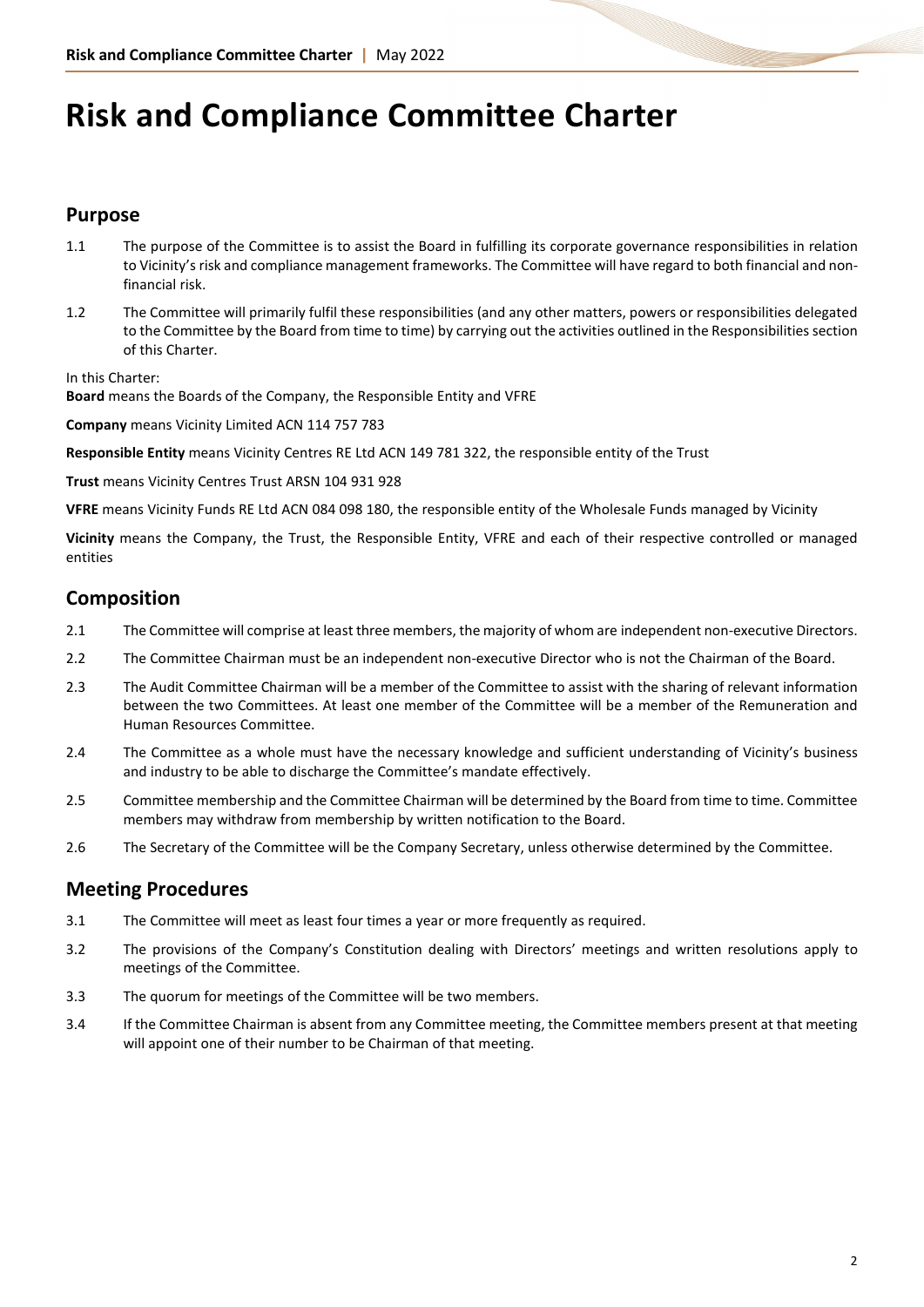#### **Advice and Resourcing**

- 4.1 The Committee has free and unfettered access to Vicinity's management, risk and compliance personnel, external and internal auditors, and any other relevant internal or external party and information, to the extent necessary to perform its role. The Committee may meet with those persons with or without management being present. These persons also have direct access to the Committee.
- 4.2 The Chief Executive Officer, Chief Financial Officer, General Counsel and Chief Operating Officer have a standing invitation to attend all Committee meetings and will be provided with relevant meeting materials. The External Compliance Plan Auditor will have a standing invitation to attend for relevant items of business.
- 4.3 All Directors have access to relevant meeting materials (including minutes or written resolutions of the Committee which Directors may inspect at any time) and may attend Committee meetings.
- 4.4 The Committee may initiate special investigations as it sees fit, or as directed by the Board, in relation to matters set out in this Charter, or any other matter referred to the Committee by the Board.

#### **Responsibilities**

The responsibilities of the Committee are as follows:

#### 5.1 **Risk**

- 5.1.1 Oversee the risk management framework to ensure that it is operating effectively.
- 5.1.2 Review at least annually the risk appetite statement for recommendation to the Board.
- 5.1.3 Review material risks identified in Vicinity's risk profile, monitor changes in the risk profile, challenge the risk profile in light of the risk appetite set by the Board and draw the Board's attention to material risks where required, including where Vicinity is at risk of or is operating outside of risk appetite.
- 5.1.4 Consider the implications and monitor the management of new and emerging risks.
- 5.1.5 Review and approve, or recommend to the Board for approval where appropriate, the key frameworks and policies which support the risk management framework.
- 5.1.6 Assess Vicinity's risk culture through reporting from, and dialogue with, management and report any significant or systemic issues or concerns to the Board.
- 5.1.7 Oversee the adequacy of Vicinity's insurance program.
- 5.1.8 Monitor the management of Vicinity's work health and safety, environmental, sustainability, data governance and information security risks.
- 5.1.9 Review reports in relation to material risk incidents or issues (including matters raised by whistleblowers), review the lessons learned, consider causes and trends, and monitor resolution and implementation of remedial actions as appropriate.

#### 5.2 **Compliance**

- 5.2.1 Oversee the compliance management framework to ensure that it is operating effectively having regard to compliance risks.
- 5.2.2 Review and approve, or recommend to the Board for approval where appropriate, the key frameworks and policies which support the compliance management framework.
- 5.2.3 Review reports in relation to material incidents involving compliance matters, violations of laws or regulatory requirements (including matters raised by whistleblowers), review the lessons learned, consider causes and trends, and monitor resolution and implementation of remedial actions as appropriate.